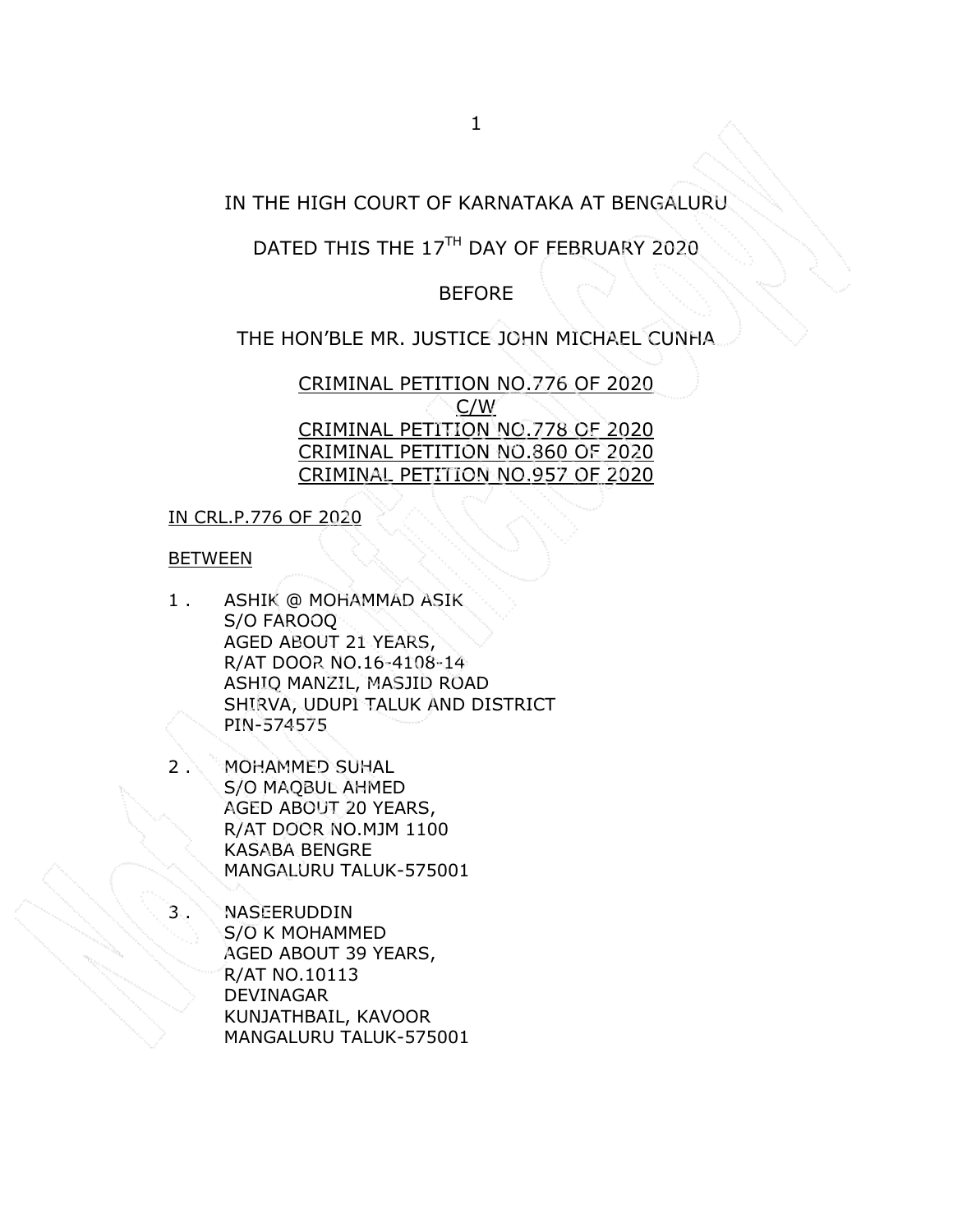- 4 . MOHAMMED SHAKEER S/O MOHAMMED NAZEER AGED ABOUT 25 YEARS, R/AT BANDRIYA NAGAR KONCHAR, PEJAVARA POST MANGALURU TLAUK D K DISTRICT-575001
- 5 . KALANDAR BASHA S/O IBRAHIM AGED ABOUT 34 YEARS, R/AT KALANDAR BASHA MANZIL, SHANTHI NAGAR, KAVOOR MANGALURU TALUK D K DISTRICT-575001

...PETITIONERS

(BY SRI: LETHIF.B., ADVOCATE)

AND

THE STATE OF KARNATAKA BY MANGALURU NORTH POLICE STATION D K DISTRICT REP BY SPP HIGH COURT BUILDING BENGALURU-560001

...RESPONDENT

(BY SRI:V.M. SHEELAVANT, SPP-I A/W SRI: THEJESH.P., HCGP)

THIS CRIMINAL PETITION IS FILED U/S 439 CR.PC PRAYING TO ENLARGE THE PETITIONER ON BAIL IN CR.NO.133/2019 OF MANGALORE NORTH P.S., D.K., MANGALURU FOR THE OFFENCE PUNISHABLE UNDER SECTIONS 143, 147, 148, 188, 353, 332, 324, 427, 307, 120-B, 149 OF IPC AND SEC.2A AND 2B OF KARNATAKA PREVENTION OF DESTRUCTION AND LOSS OF PROPERTY ACT 1981 AND SEC.174 OF CR.P.C.

IN CRL.P.778 OF 2020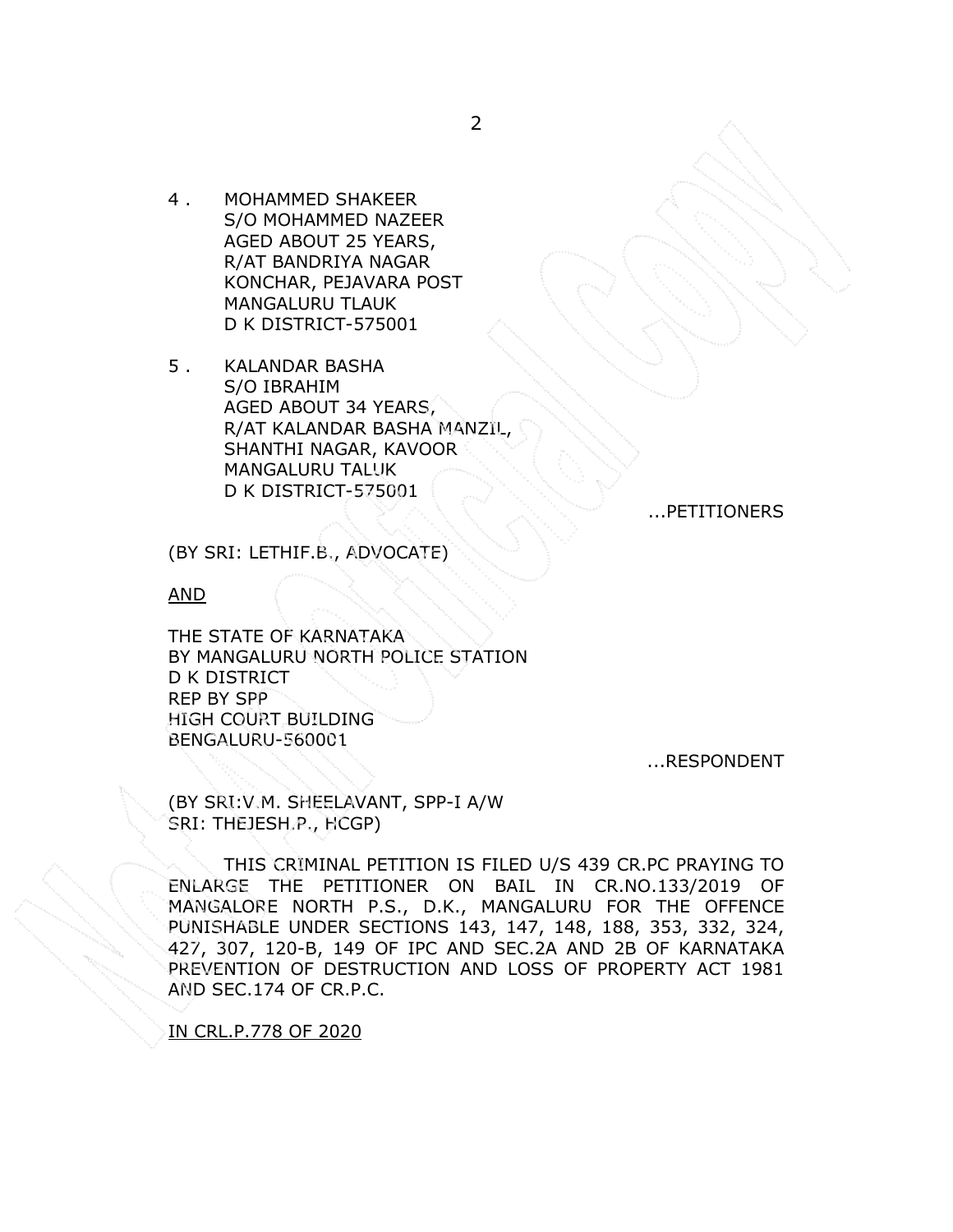### **BETWEEN**

- 1 . MOHAMMAD AZAR S/O IBRAHIM AGED ABOUT 22 YEARS R/AT K.G.N. HOUSE NEAR MANJANADY JUNCTION MANJESHWARA ROAD, MANJANADY MANGALURU TALUK - 575 201
- 2 . ABDUL AFEEZ S/O M A MASOOD AGED ABOUT 27 YEARS, R/AT JAISOL MANZIL VIDYANAGAR, KULOOR PANJIMOGARU MANGALURU TALUK - 575 201
- 3 . HARZAN S/O ABOOBAKKAR AGED ABOUT 32 YEARS, R/AT 16/54 PALLAMAJALU HOUSE MONDANKAPU, B.MOODA VILLAGE, BANTWAL TALUK D.K.DISTRICT - 574 222
- 4 . MOHAMMED NAZEEM S/O ABDUL SHARIF AGED ABOUT 24 YEARS, R/AT 2-78, SUJEER, MARIPALLA PADU, BANTWALA TALUK D.K.DISTRICT - 574 222
- 5 . ANWAR HUSSAIN S/O MOHAMMED AGED ABOUT 23 YEARS, R/AT KODIMAR HOUSE KALAWAR, BAJPE MANGALURU TALUK D.K.DISTRICT - 575 231
- 6 . MOHAMMED IQBAL S/O ABDUL KHADAR AGED ABOUT 28 YEARS,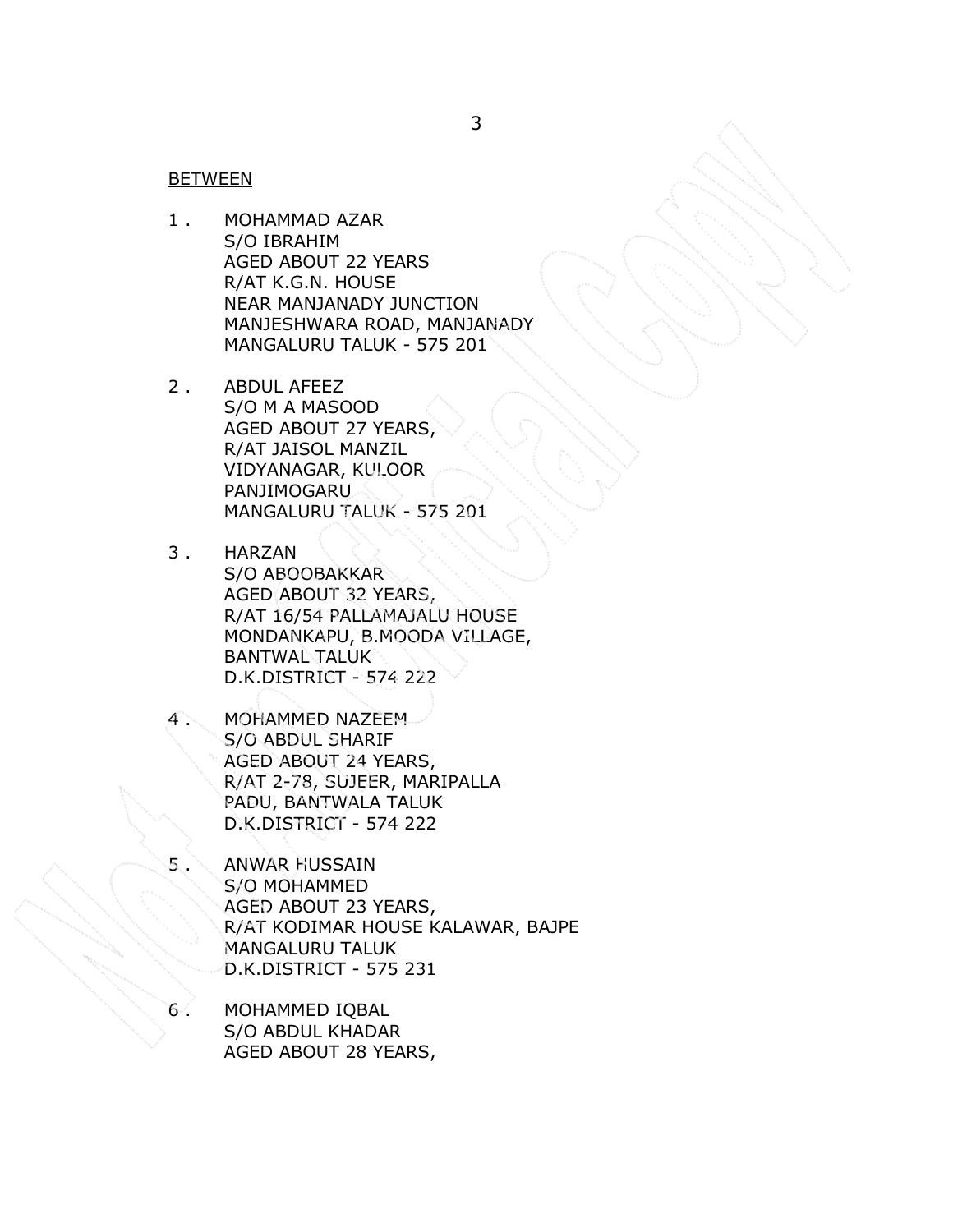R/AT 2-93, KEMPU GUDDE KANNURU, ADYAR, MANGALURU TALUK D.K.DISTRICT - 575 231

- 7 . KAISAL @ MOHAMMED KAISAL S/O ABDUL MUNAF AGED ABOUT 28 YEARS, R/AT ASMA MANZIL C.P.C. COMPOUND KUDROLI MANGALURU TALUK D.K.DISTRICT - 575 231
- 8 . JAVED AKTHAR @ BAAS JAVED S/O IBRAHIM AGED ABOUT 20 YEARS, R/AT C.P.C. COMPOUND, KUDROLI MANGALURU TALUK D.K.DISTRICT - 575 231
- 9 . MOHAMMED JIYAD S/O ABBAS AGED ABOUT 19 YEARS R/AT FIT NO. 303, URDU SCHOOL HAIDERALI ROAD, KARBALA KUDROLI, MANGALURU TALUK D.K.DISTRICT - 575 231
- 10 . FAYAZ @ MOHAMMED FAYAZ S/O ADAM BAWA AGED ABOUT 27 YEARS, R/AT BANDHARI PAVILION APARTMENT, 4 TH FLOOR, FLAT NO. 402 KAVOOR, BADRIYA, JUMMA MASJID MANGALURU TALUK D.K.DISTRICT - 575 231

...PETITIONERS

(BY SRI: LETHIF B, ADVOCATE)

AND:

THE STATE OF KARNATAKA BY MANGALURU NORTH POLICE STATION D.K.DISTRICT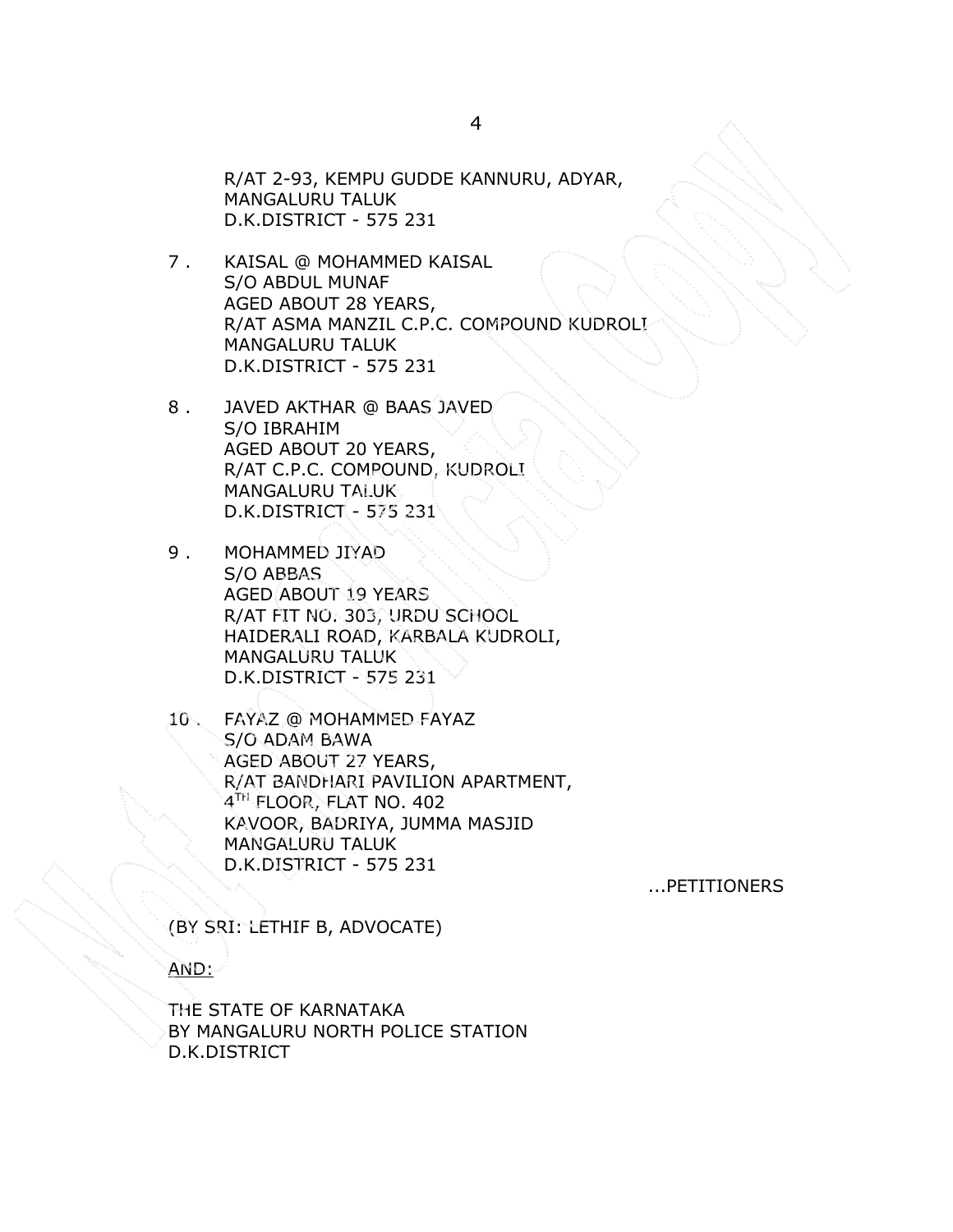REP. BY SPP HIGH COURT BUILDING BENGALURU - 560 001

...RESPONDENT

(BY SRI:V.M. SHEELAVANT, SPP-I A/W SRI: THEJESH.P., HCGP)

THIS CRIMINAL PETITION IS FILED U/S 439 CR.PC PRAYING TO ENLARGE THE PETITIONER ON BAIL IN CR.NO.133/2019 OF MANGALORE NORTH P.S., D.K., MANGALURU FOR THE OFFENCE PUNISHABLE UNDER SECTIONS 143, 147, 148, 188, 353, 332, 324, 427, 307, 120-B, R/W 149 OF IPC AND SEC.2A AND 2B OF KARNATAKA PREVENTION OF DESTRUCTION AND LOSS OF PROPERTY ACT 1981 AND SEC.174 OF CR.P.C

#### IN CRL.P.860 OF 2020

#### **BETWEEN**

- 1. ABDUL JALEEL S/O IBRAHIM AGED ABOUT 29 YEARS, R/AT 8-14-1206/1 C P C COMPOUND KUDROLI MANGALURU TALUK-575201 D K DISTRICT
- 2 . SAYED ALI RAHISH S/O ANWAR AGED ABOUT 20 YEARS, R/AT 3-10-754-A- A-1 FLAT NEAR MOHAMADIN MASEEDI KASABA BAZAR, KUDROLI MANGALURU TALUK-57501 D K DISTRICT
- MOHAMMED FAROOK S/O S IBRAHIM AGED ABOUT 44 YEARS, R/AT 2-38/18 BORUGUDDE HOUSE KANNUR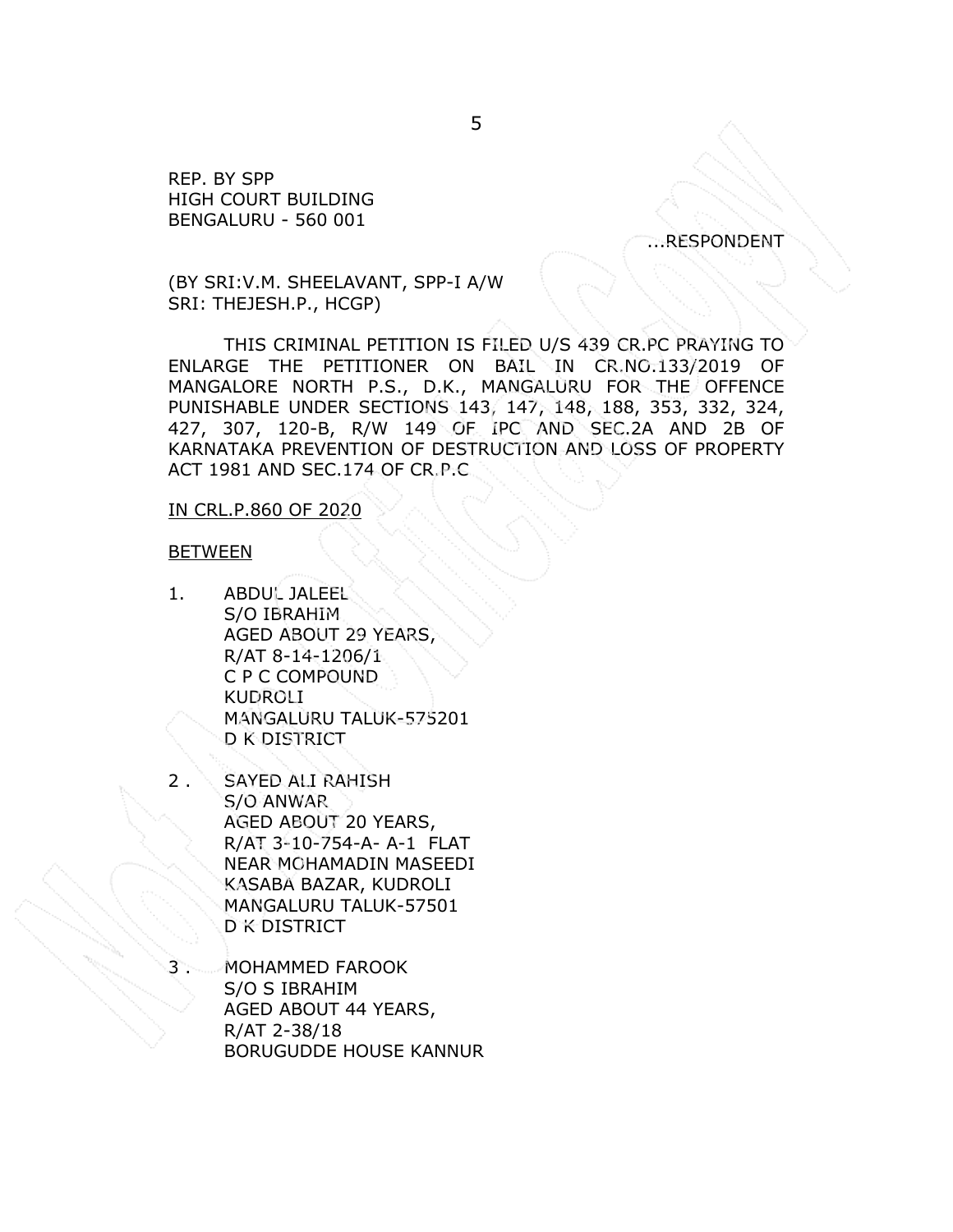MANGALURU TALUK D K DISTRICT-575004

- 4 . MOHAMMED SHAKIR @ KANNA SHAKIR S/O HAMEED @ KUNTA HAMEED AGED ABOUT 30 YEARS, R/AT D NO.2-168/2 SADATH MANZEL, GANADABETTU NEAR ABUBAKKAR HOTEL KANNURU, MANGALURU TALUK D K DISTRICT-575009
- 5 . THANZIL S/O U A RAZAK AGED ABOUT 26 YEARS, R/AT 14-76-8 HALEKOTE, MULLIGUDDE ULLALA, MANGALURU TALUK D K DISTRICT-575205

...PETITIONERS

(BY SRI:LETHIF.B., ADVOCATE FOR SRI: MUZAFFAR AHMED, ADVOCATE)

AND:

THE STATE OF KARNATAKA BY MANGALURU NORTH POLICE STATION, D K DISTRICT REP BY SPP HIGH COURT BUILDING BENGALURU-560001

...RESPONDENT

(BY SRI:V.M. SHEELAVANT, SPP-I A/W SRI: THEJESH.P., HCGP)

THIS CRIMINAL PETITION IS FILED U/S 439 CR.PC PRAYING TO ENLARGE THE PETITIONER ON BAIL IN CR.NO.133/2019 MANGALURU NORTH P.S., D.K., FOR THE OFFENCE PUNISHABLE UNDER SECTIONS 143,147,148,188,353,332,324,427,307,120B R/W 149 OF IPC AND SECTION 2(A)(B) OF KPDLP ACT.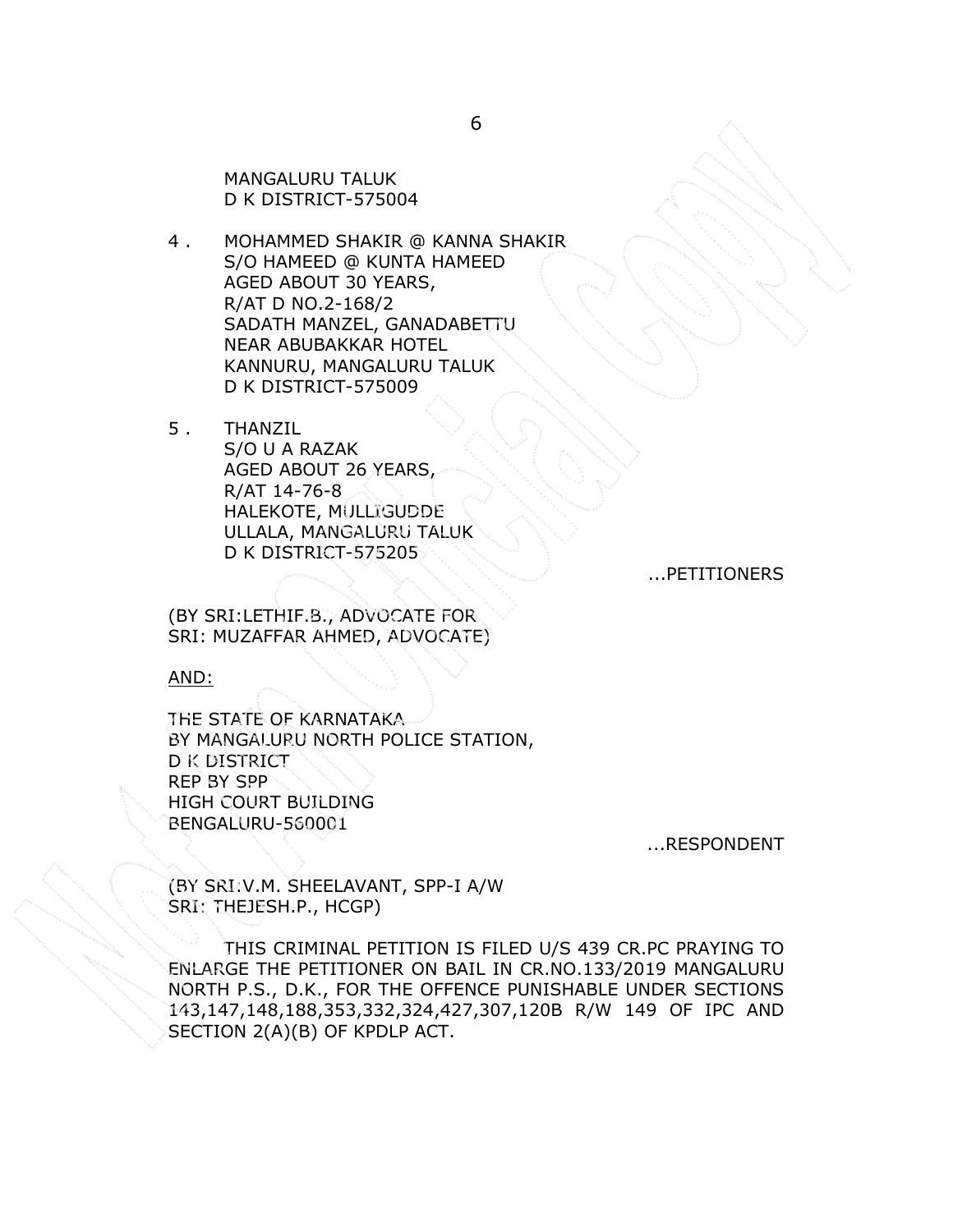## IN CRL.P.957 OF 2020

#### BETWEEN

MOHAMMED MARWAN S/O AHAMED KHADER AGED ABOUT 19 YEARS, R/AT DOOR NO.16-80 NEAR DARKHASTH MASJID SHIRVA VILLAGE UDUPI DISTRICT PIN-574 575

...PETITIONER

(BY SRI: LETHIF B, ADVOCATE)

AND:

THE STATE OF KARNATAKA BY MANGALURU SOUTH POLICE STATION D K DISTRICT REP BY SPP HIGH COURT BUILDING BENGALURU-560001

...RESPONDENT

(BY SRI:V.M. SHEELAVANT, SPP-I A/W SRI: THEJESH.P., HCGP)

THIS CRIMINAL PETITION IS FILED U/S 439 CR.PC PRAYING TO ENLARGE THE PETITIONER ON BAIL IN THE CR.NO.237/2019 OF MANGALURU SOUTH P.S., D.K., MANGALURU FOR THE OFFENCE PUNISHABLE UNDER SECTIONS 143, 147, 148, 353, 332, 333, 307, 427, 324, 326, 188 AND 149 OF IPC AND SEC.2A OF KARNATAKA PREVENTION OF DESTRUCTION AND LOSS OF PROPERTY ACT 1981.

THESE CRIMINAL PETITIONS COMING ON FOR ORDERS THIS DAY, THE COURT MADE THE FOLLOWING:-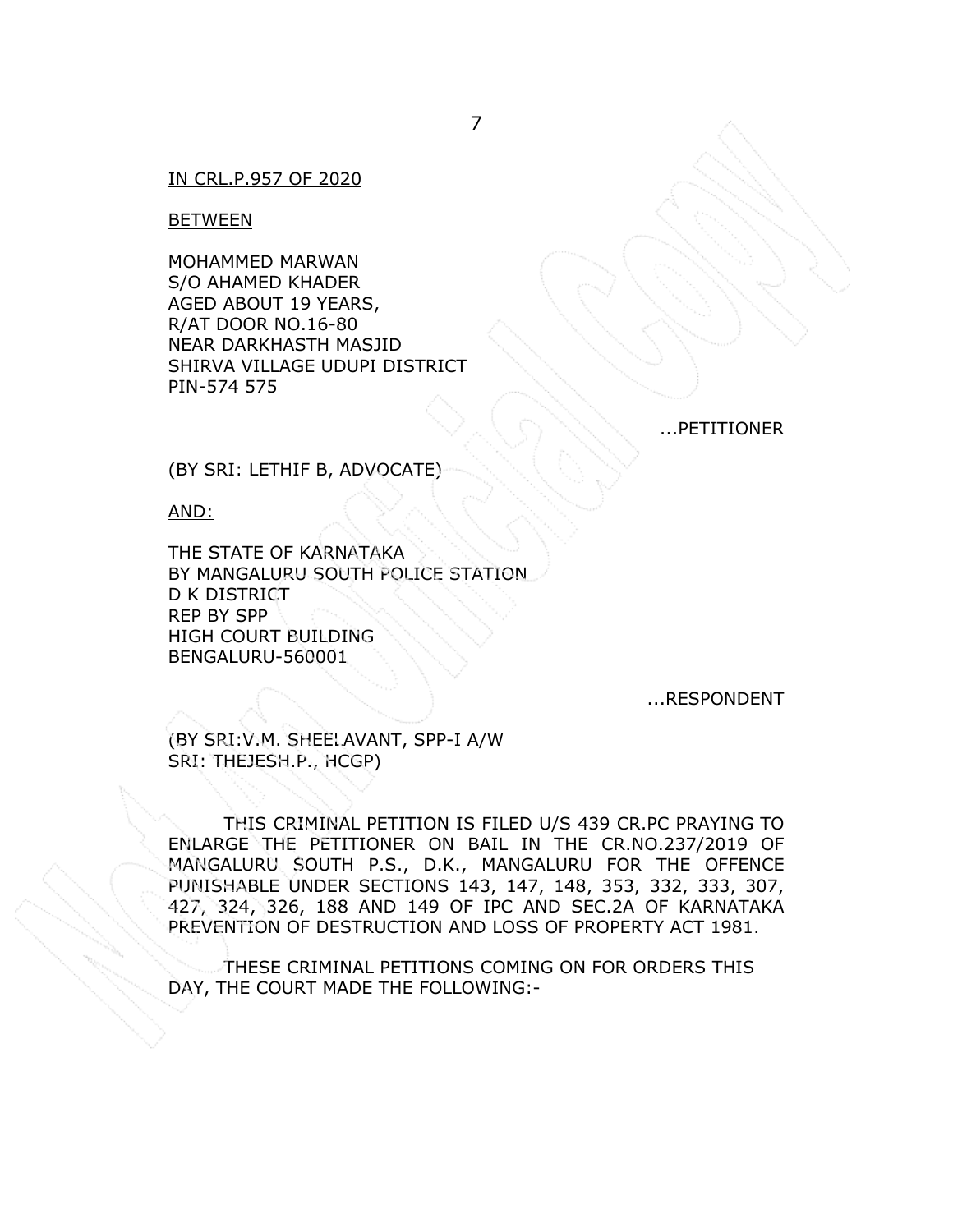### ORDER

Petitioners in the above cases are arrested and remanded to judicial custody on the charge of being members of unlawful assembly armed with lethal weapons, attempting to set fire to North Police Station, Mangaluru and obstructing the police from discharging their duties and causing damage to public property etc., in violation of the prohibitory order imposed by the Commissioner of Police, Mangaluru, under section 144 Cr.P.C. from 9.00 p.m. on 18.12.2019 till 12.00 midnight of 20.12.2019.

 The cases have been registered against the petitioners in Crime No.133/2019 in North Police Station, Mangaluru under sections 143, 147, 148, 188, 353, 332, 324, 427, 307, 120B r/w.149 of IPC, 1860 and section 2(A) of the Karnataka Prevention of Destruction & Loss of Property Act, 1981 and section 174 Cr.P.C. and Crime No.237/2019 in South Police Station, Mangaluru under sections 143, 147, 148, 353, 332, 333, 307, 427, 324, 326, 188 and 149 of IPC, 1860 and section 2(A)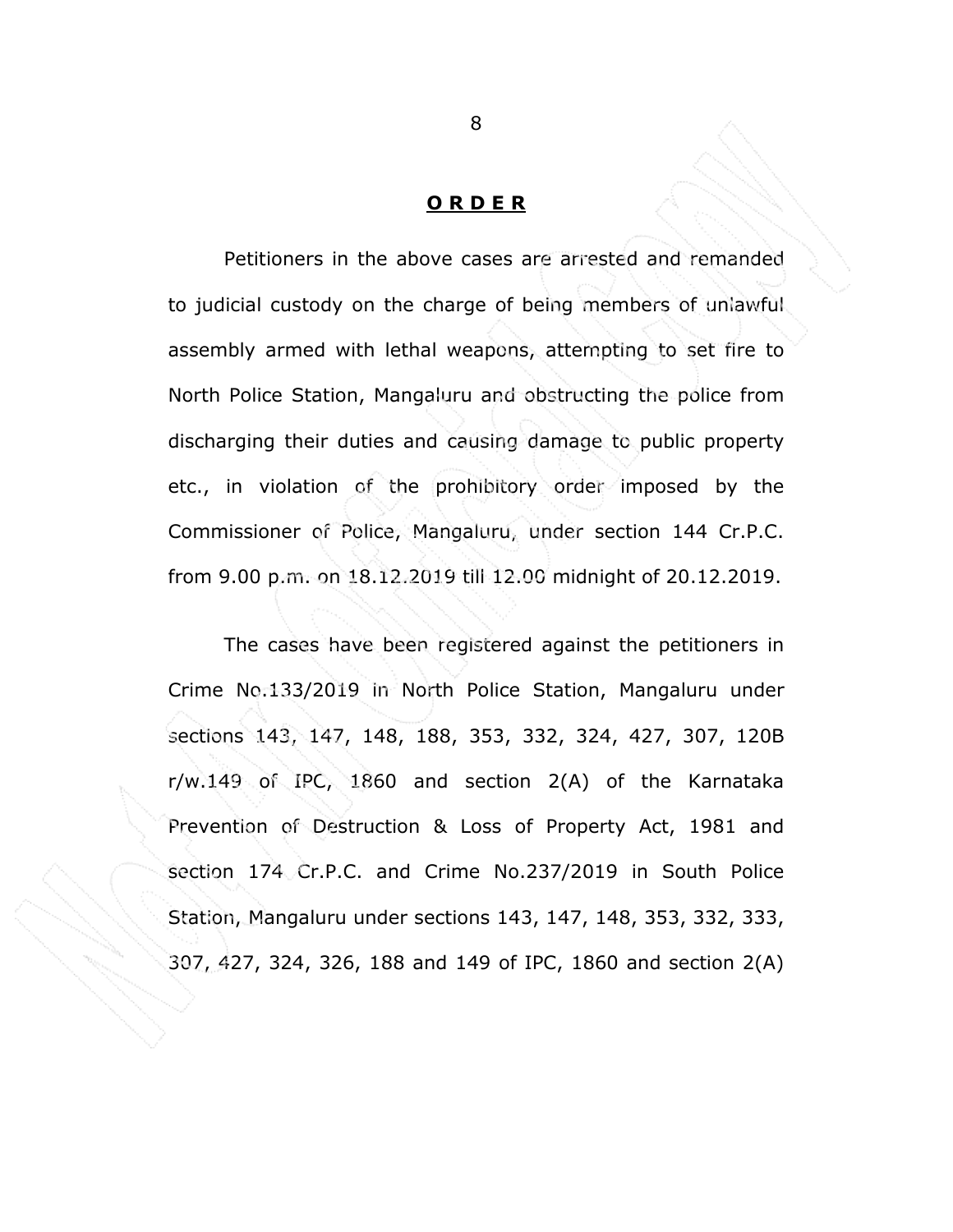of the Karnataka Prevention of Destruction & Loss of Property Act, 1981.

 2. The applications filed by the petitioners for their release on bail have been rejected by the I Addl. District and Sessions Judge, Dakshina Kannada, Mangaluru.

3(i) In Criminal Petition No.776 of 2020, petitioners are arrayed as accused Nos.5, 13, 11, 14 and 10 respectively in Crime No.133/2019. Petitioner No.1 was arrested on 20.12.2019, petitioner Nos.2 and 5 were arrested on 26.12.2019 and petitioner Nos.3 and 4 were arrested on 29.12.2019.

 3(ii) In Criminal Petition No.778 of 2020, petitioners are arrayed as accused Nos.1, 8, 3, 4, 6, 7, 17, 19, 20 and 9 respectively in Crime No.133/2019. Petitioner Nos.1, 4, 5 and 6 were arrested on 20.12.2019, petitioner Nos.7, 8 and 9 were arrested on 29.12.2019 and petitioner No.10 was arrested on 25.12.2019.

 3(iii) In Criminal Petition No.860 of 2020, petitioners are arrayed as accused Nos.15, 16, 12, 18 and 2 in Crime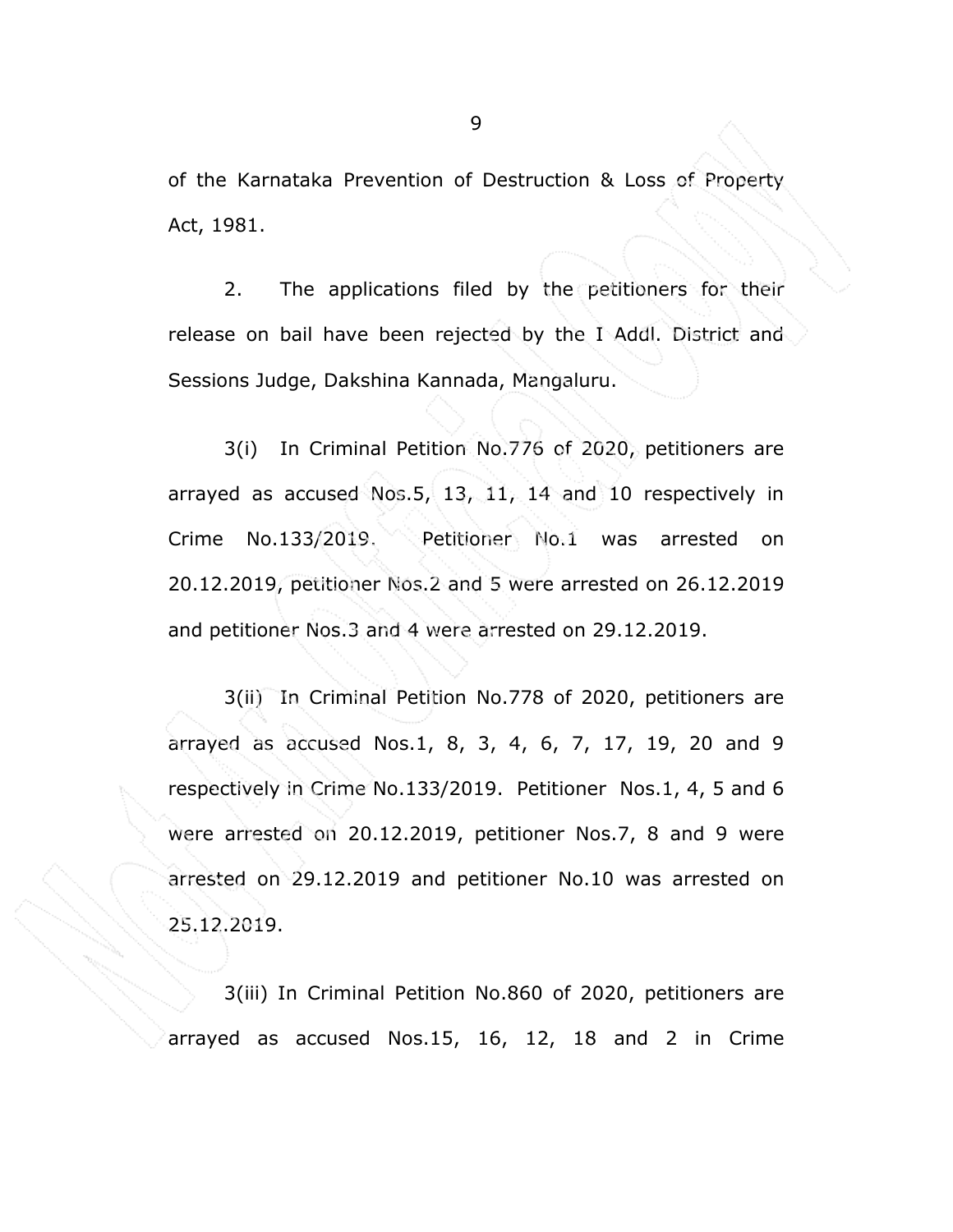No.133/2019. Petitioner Nos.1, 2 and 4 were arrested on 29.12.2019, petitioner No.3 was arrested on 26.12.2019 and petitioner No.5 was arrested on 20.12.2019.

 3(iv) In Criminal Petition No.957 of 2020, petitioner is arrayed as accused No.1 in Crime No.237/2019 and was arrested on 20.12.2019.

 4. Petitioners contend that they have been falsely implicated in the alleged offences without there being specific evidence of their presence at the spot of occurrence. The allegations constituting the ingredients of offences are not forthcoming in the remand application or in the complaint. Petitioners are doing different activities and business in the city of Mangaluru and some of the petitioners had come to the city for treatment and purchase of household articles and they were not members of any organization. The respondent Police themselves fired from their service weapons and killed two innocent public and injured several other individuals during the occurrence. The police have not registered even a single case on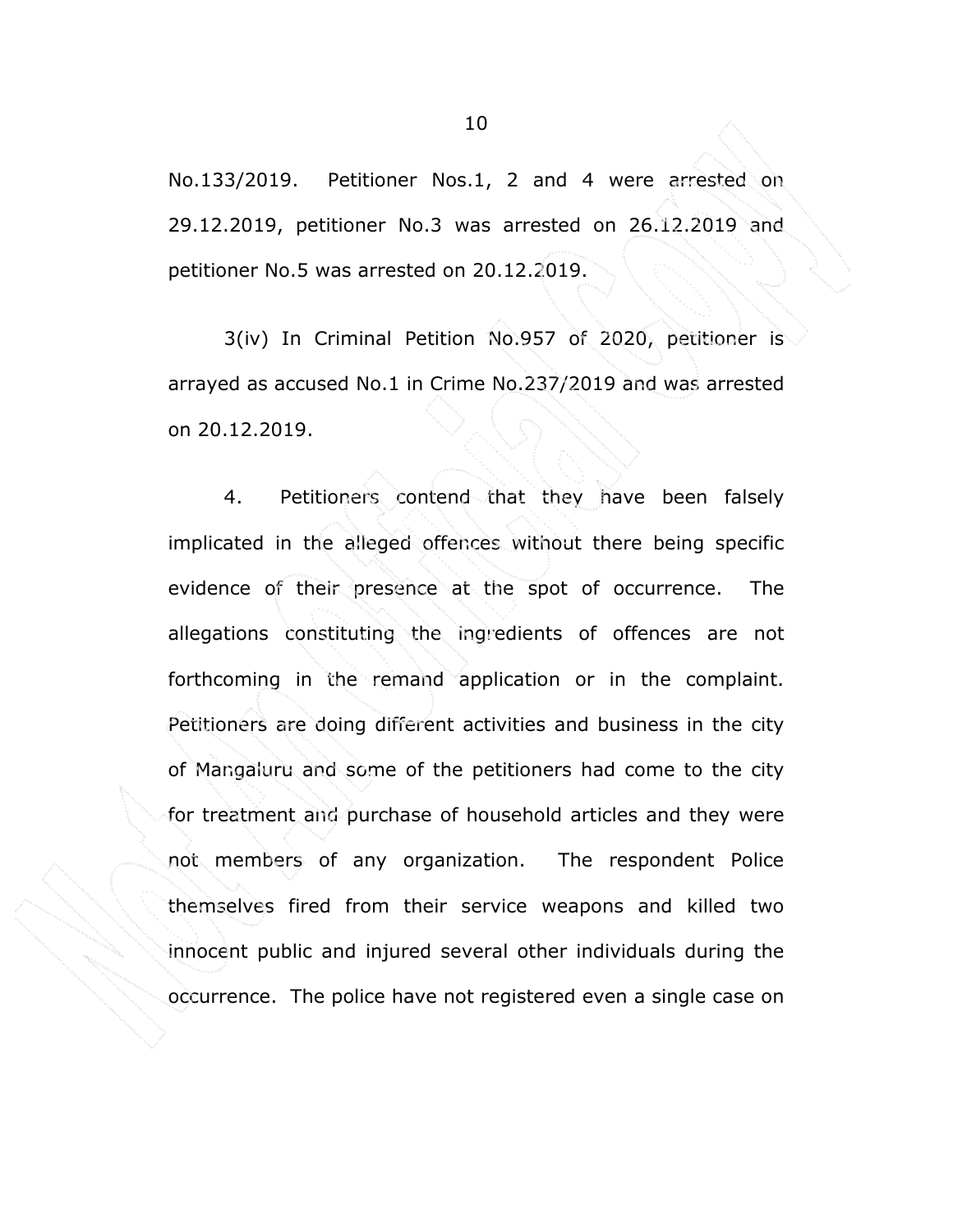the complaints filed by the injured and relatives of the dead persons and thus the petitioners seek their release on bail.

 5. Learned SPP-I appearing for respondent has filed detailed statement of objections, opposing grant of bail inter alia contending that the petitioners and other accused persons conspired to create disturbance opposing Citizenship (Amendment) Act and National Register of Citizens. ("CAA" and "NRC" for short) and on 19.12.2019, despite prohibitory order being in force, petitioners were holding in their hands sticks, jellistones, soda bottles and glass pieces and hurled sticks and stones at the police station and were found placing pipe pieces, drums, pull carts, old iron gates across east side Azizuddin road and on the road leading to Bombay Hotel on the south side and stacking tyres and burning the same and thereby obstructed the traffic movements and throwing burning tyres at a seized lorry bearing No.GJ.12.O.8131 parked within the police station compound. The involvement of the petitioners is evident from the CCTV footage procured from the place of occurrence and vicinity. The petitioners are guilty of making attempt to murder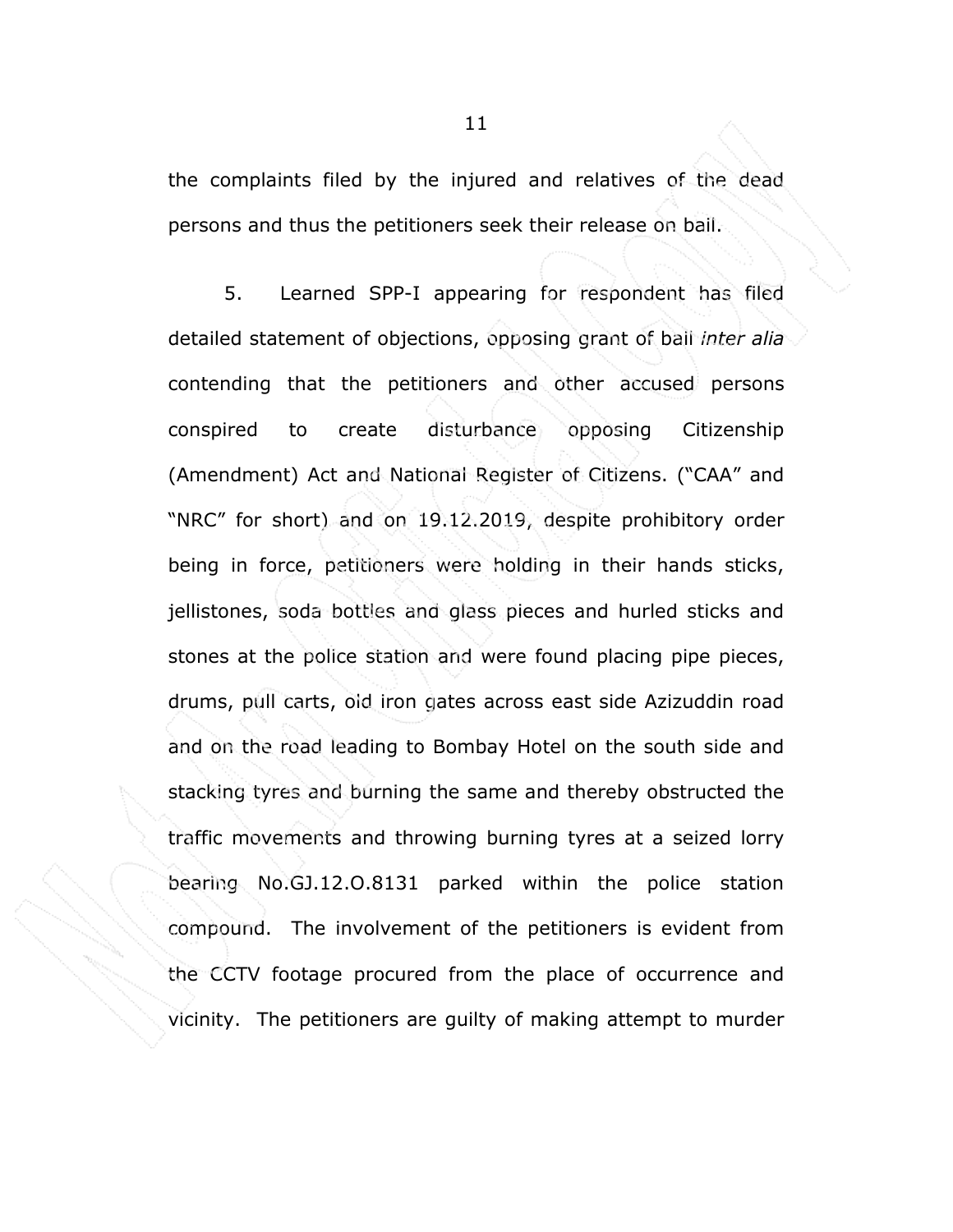police personnel and causing destruction of public property. Under the said circumstances, in the event of release of the petitioners on bail, there is likelihood that they might again engage in acts of disturbing public peace. Further it is stated that the petitioners are active workers of PFI(Popular Front of India), a Muslim Organization and if the petitioners are released on bail, there is likelihood of continuing their illegal activities and waging war against the laws of the State and the Nation and there is possibility of committing grave offences like sedition/treason by joining hands with the Organization.

 6. I have heard learned counsel for petitioners and learned SPP-I appearing for the respondent/State.

 7. Learned counsel for petitioners has filed a memo along with copies of 31 FIRs and copies of photos of injured victims, deceased and police and copies of complaints filed by the injured and family members of the deceased against the police along with details of 31 cases and would submit that in respect of the very same occurrence, police have refused to register FIRs on the complaints lodged by the victims and family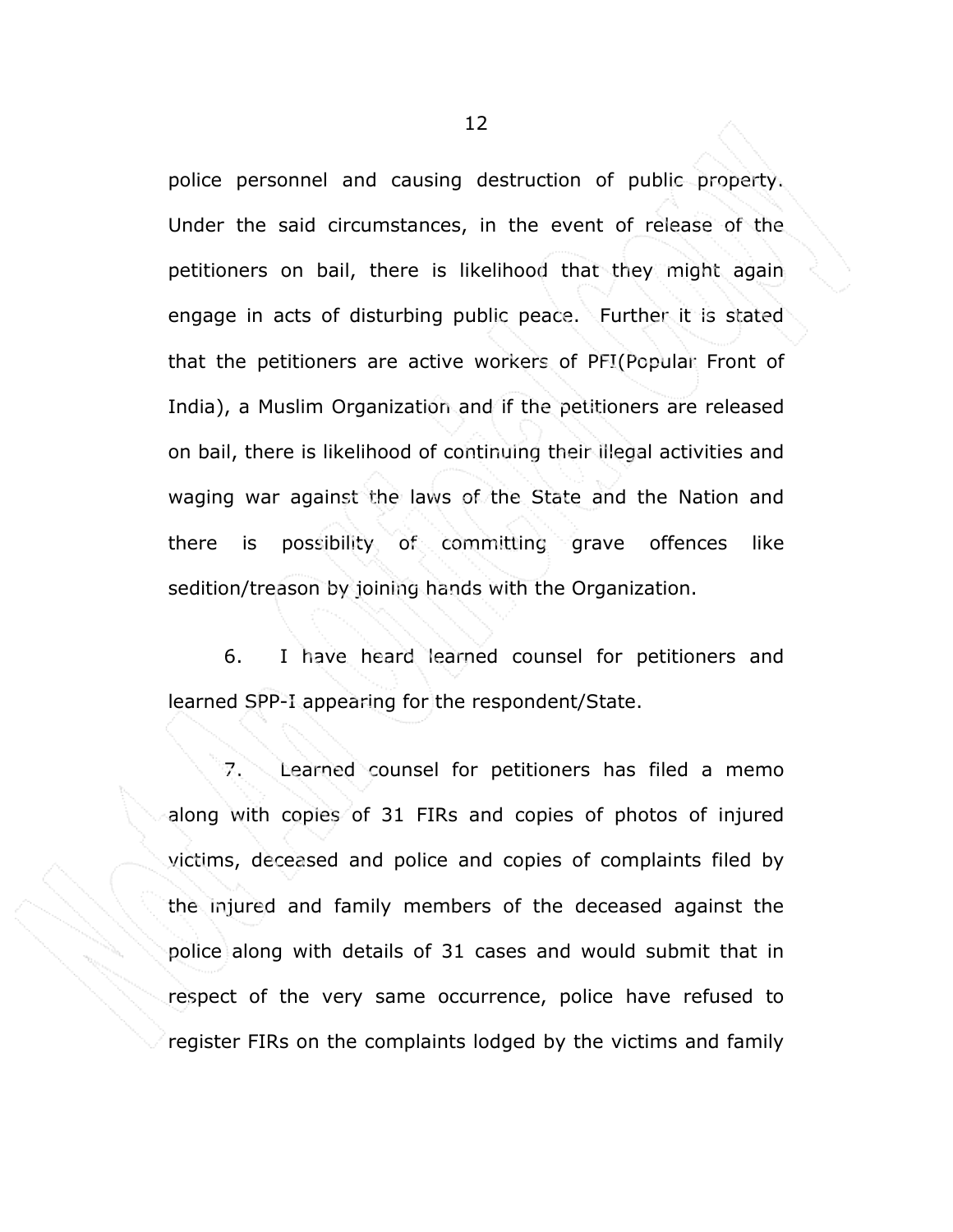members of the deceased who died due to police firing. Learned

counsel has placed reliance on the following decisions:-

1. SUSHILA AGGARWAL AND OTHERS vs. STATE (NCT OF DELHI) AND ANOTHER, 2020 SCC Online SC 98

2. STATE THROUGH SPECIAL INVESTIGATION TEAM vs. SAJJAN KUMAR, 2018 SCC Online Del 7350

3. ANDHRA PRADESH CIVIL LIBERTIES COMMITTEE. REP BY ITS GENERAL SECRETARY vs STATE OF A.P. AND ANR, 2008 Crl.L.J. 402

4. PEOPLE'S UNION FOR CIVIL LIBERTIES & ANR. vs. STATE OF MAHARASHTRA & ORS, Criminal Appeal No.1255/1999 and connected cases decided on 23.09.2014

5. LALITA KUMARI vs. GOVERNMENT OF UTTAR PRADESH AND OTHERS, (2014) 2 SCC 1

6. STATE BY KARNATAKA LOKAYUKTA, POLICE STATION, BENGALURU vs. M.R. HIREMETH, (2019) 7 SCC 515

7. STATE OF TELANGANA vs. MANAGIPET ALIAS MANGIPET SARVESHWAR REDDY, 2019 SCC Online SC 1559

8. PRAHLADBHAI JAGABHAI PATEL & Another vs. THE STATE OF GUJARAT, Criminal Appeal No.196/2018 decided on 28.01.2020

8. I have considered the submissions made at the Bar

and have also perused the case records produced by SPP-I.

The history of bail has been retraced by the Hon'ble

Supreme Court in a recent case, decided on 29.01.2020, in the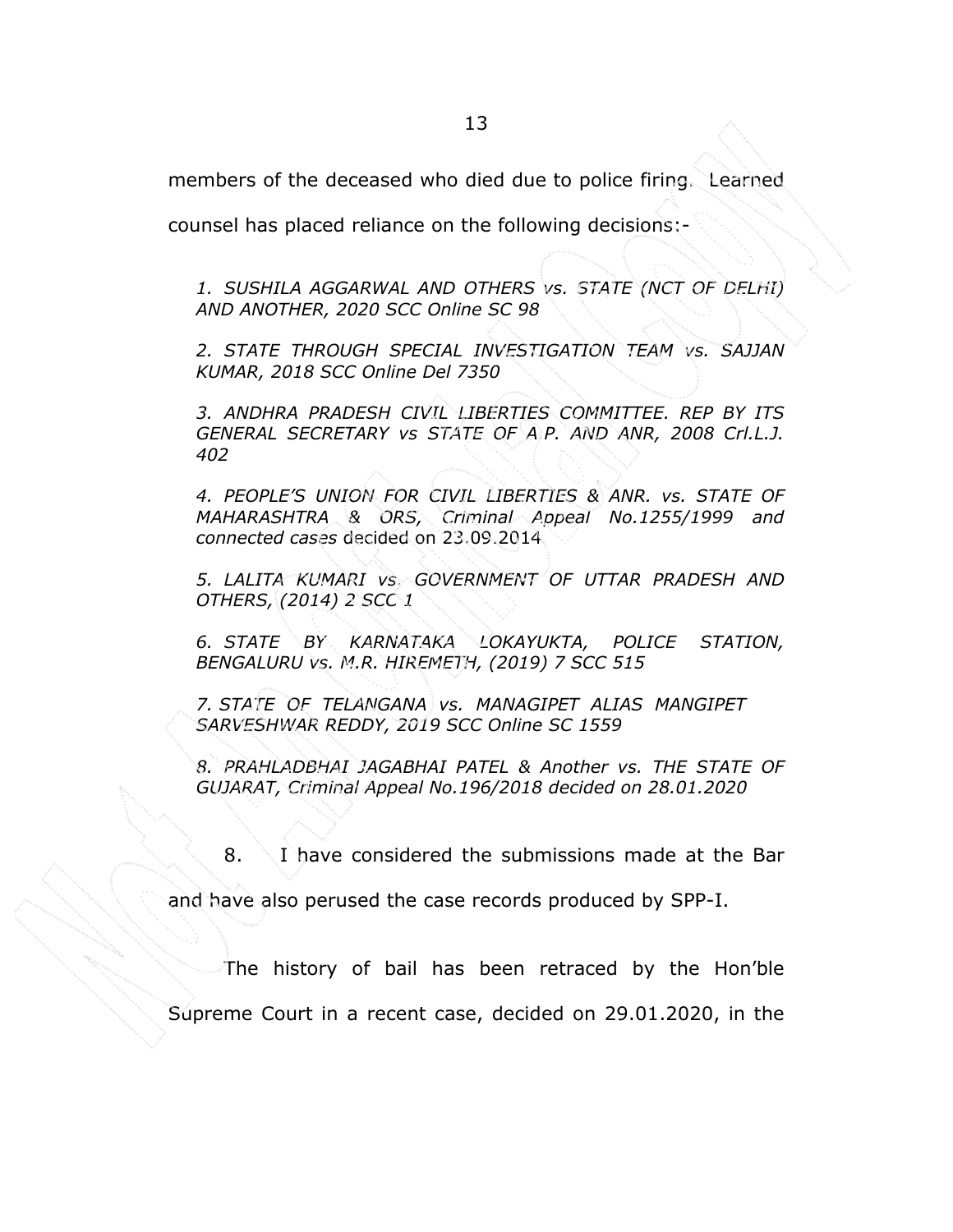context of section 438 of Cr.P.C., in SUSHILA AGARVAL vs. STATE NCT OF Delhi, 2020 SCC Online SC 98 in SLP (Criminal) Nos.7281-7282/2017. Para 75 of the said judgment is worth extracting. It reads thus:-

> 75. The concept of bail, i.e., preserving the liberty of citizen-even accused of committing offences, but subject to conditions, dates back of antiquity. Justinian I in the collections of laws and interpretations which prevailed in his times, Codex Justinianus (or 'Code Jus') in Book 9 titled Title 3(2) stipulated that "no accused person shall under any circumstances, be confined in prison before he is convicted". The second example of norm of the distant past is the Magna Carta which by clause 44 enacted that "people who live outside the forest need not in future appear before the Royal Justices of the forest in answer to the general summons unless they are actually involved in proceedings or are sureties for someone who has been seized for a forest offence. "Clear Parliamentary recognition of bail took shape in later enactments in the UK through the Habeas Corpus Act 1677 and the English Bill of Rights, 1689 which prescribed that "excessive bail ought not to be required, nor excessive fines imposed, nor cruel and unusual punishments inflicted".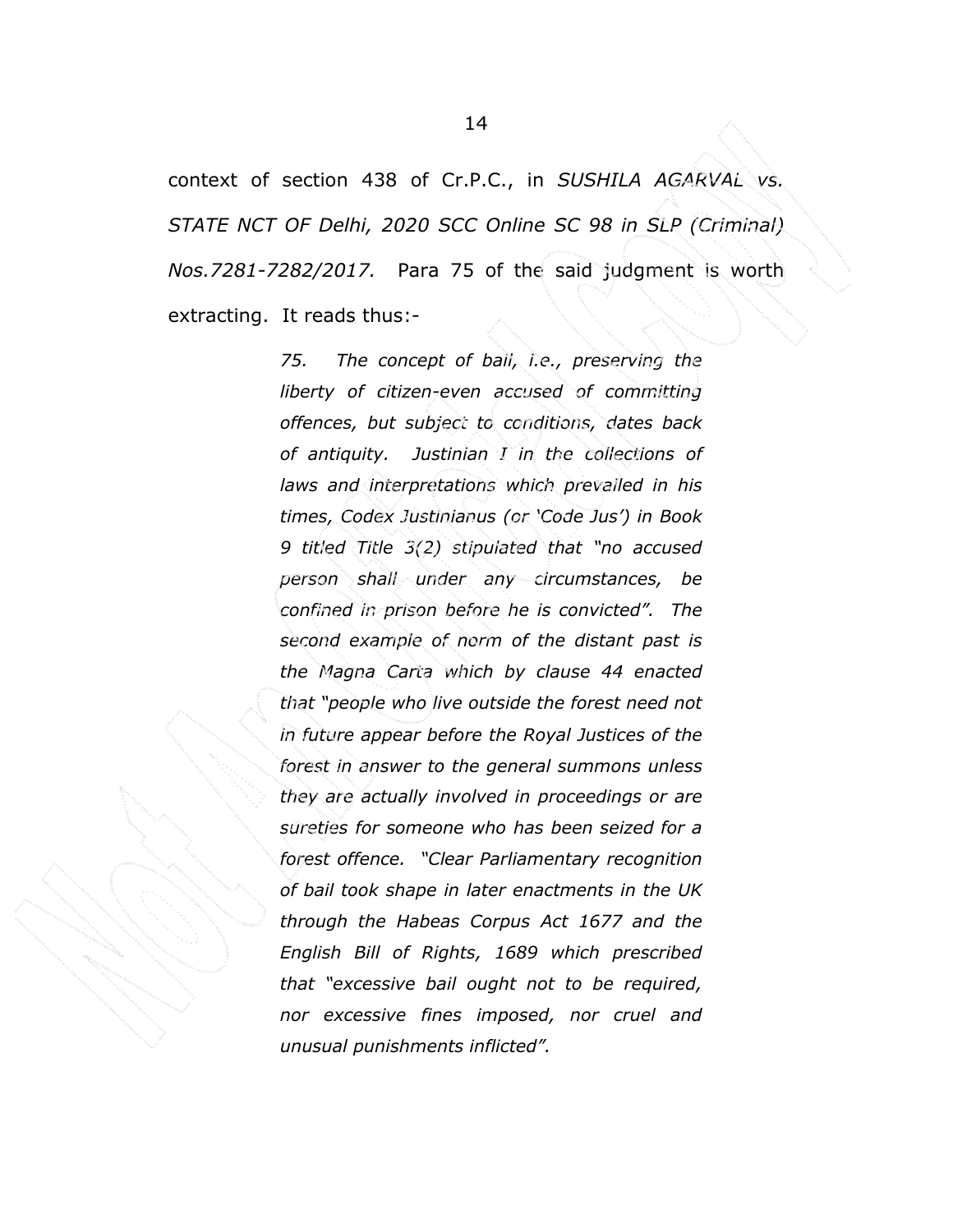In para 135 of the said judgment, in conclusion, the Hon'ble

Supreme Court observed thus:

135. The history of our republic- and indeed, the freedom movement has shown how the likelihood of arbitrary arrest and indefinite detention and the lack of safeguards played an important role in rallying the people to demand independence. Witness the Rowlatt Act, the nationwide protests against it, the Jallianwalla Bagh massacre and several other incidents, where the general public were exercising their right to protest but were brutally suppressed and eventually jailed for long. The spectre of arbitrary and heavy-handed arrests; too often, to harass and humiliate citizens, and oftentimes, at the interest of powerful individuals (and not to further any meaningful investigation into offences) led to the enactment of Section 438. Despite several Law commission reports and recommendations of several committees and commissions, arbitrary and groundless arrests continue as a pervasive phenomenon. Parliament has not thought it appropriate to curtail the power or discretion of the courts, in granting pre-arrest or anticipatory bail, especially regarding the duration, or till charge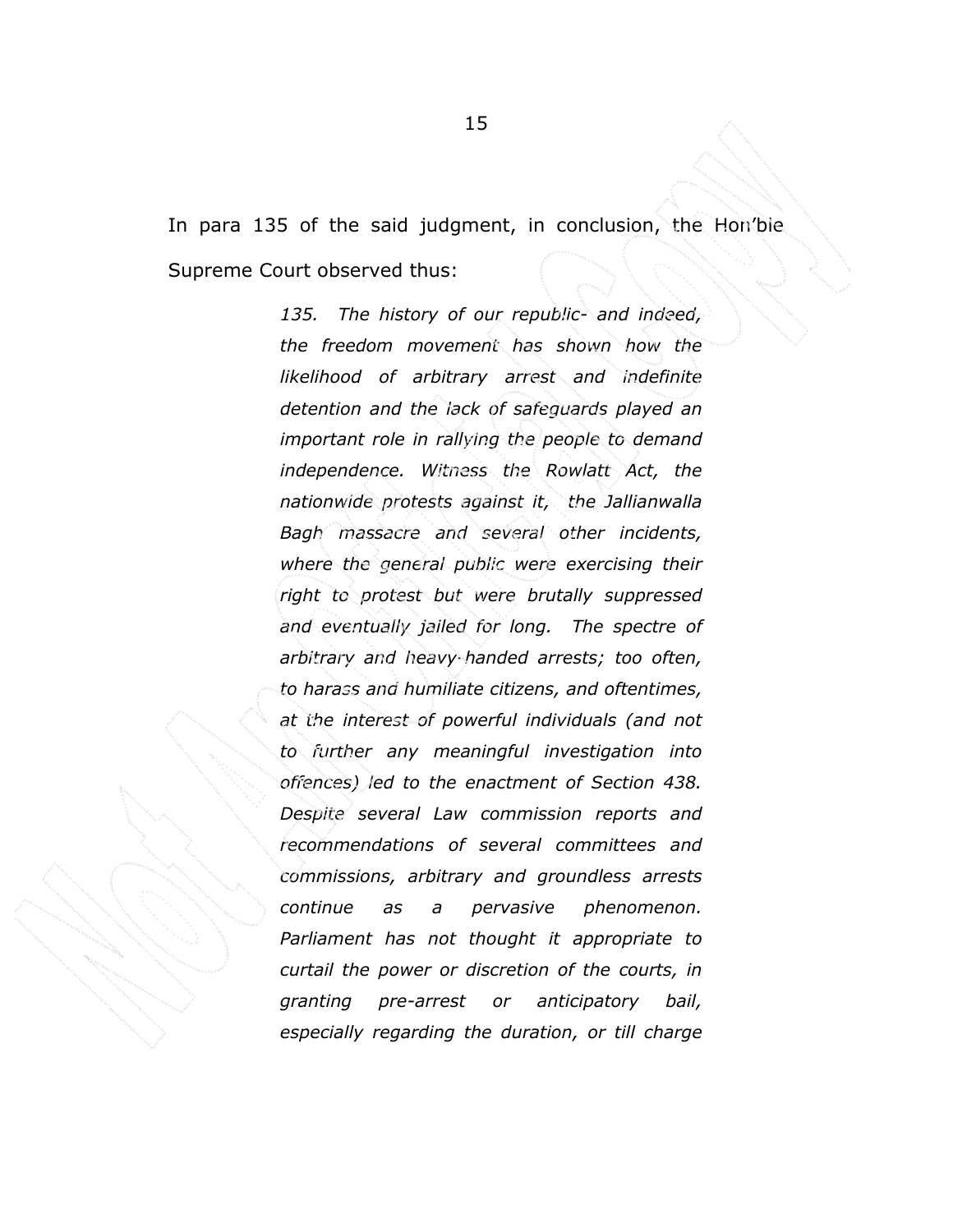sheet is filed, or in serious crimes. Therefore, it would not be in the larger interests of society if. the court, by judicial interpretation, limits the exercise of that power; the danger of such an judicial interpretation, limits the exercise of that power; the danger of such an exercise would be that in fractions, little by little, the discretion, advisedly kept wide, would shrink to a very narrow and unrecognizably tiny portion, thus frustrating the objective behind the provision, which has stood the test of time, these 46 years.

 9. In the instant case, FIRs in Crime No.133/2019 and Crime No.237/2019 are registered on the allegations that the petitioners were members of an unlawful assembly consisting of 1500-2000 Muslim youth and that they conspired together to set fire to the police station and cause destruction to the public properties and that they were armed with sticks, stones and soda bottles etc.

 10. In an offence involving large number of accused, identity and participation of each accused must be fixed with reasonable certainty. In the present cases, a perusal of the case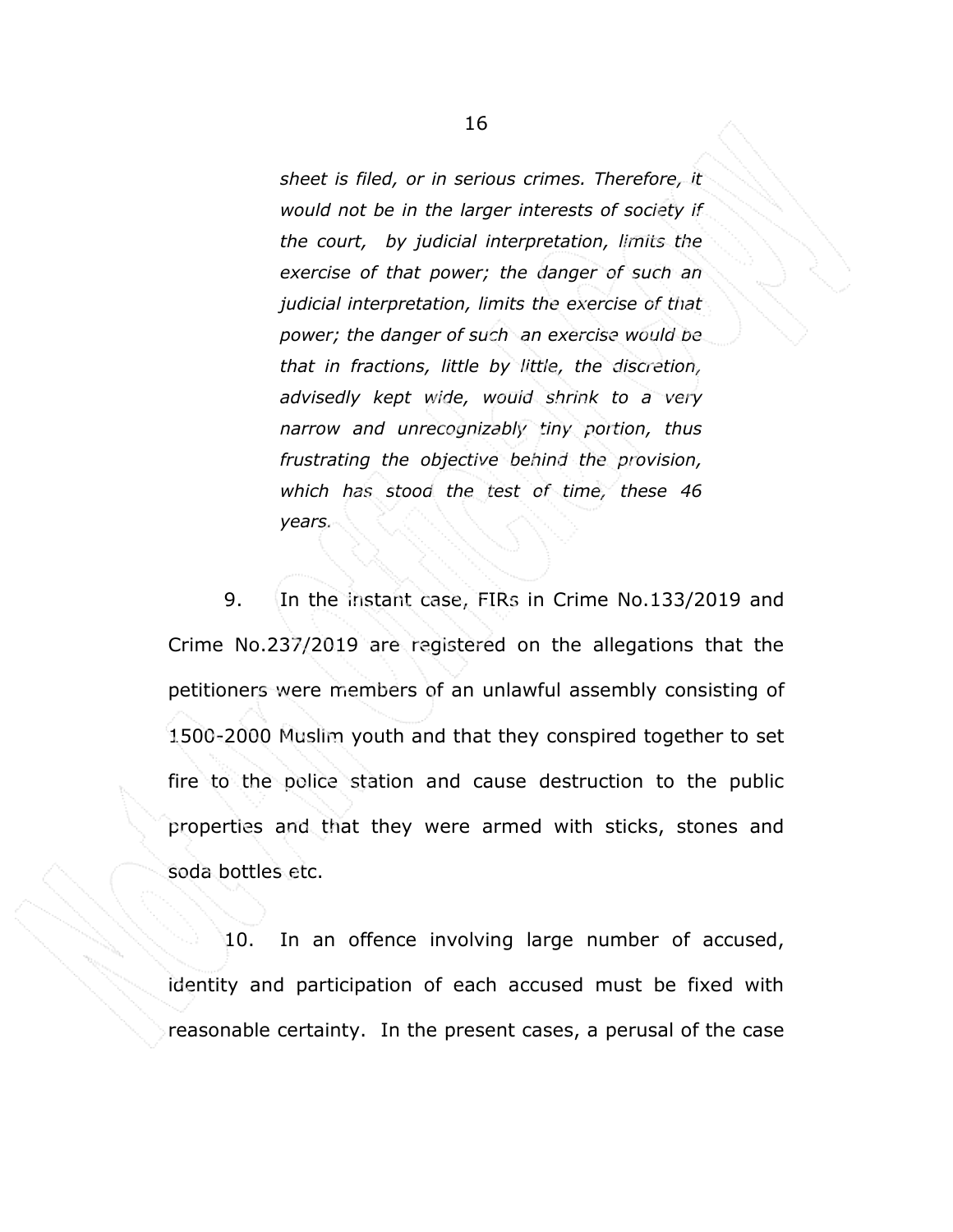records produced by the learned SPP-I indicate that the identity of the accused involved in the alleged incident appear to have been fixed on the basis of their affiliation to PFI and they being members of Muslim community. Though it is stated that the involvement of the petitioners is captured in the CCTV footage and photographs, no such material is produced before this Court showing the presence of any one of the petitioners at the spot armed with deadly weapons. In the statement of objections, it is stated that there was a hint as to holding of protest by the Muslim youth on 19.12.2019, opposing implementation of CAA by the Central Government and in that connection, the Commissioner of Police, Mangaluru had imposed prohibitory order under section 144 Cr.P.C. from 9.00 p.m. on 18.12.2019 till 12.00 midnight of 20.12.2019. This assertion indicates that common object of the assembly was to oppose the implementation of CAA and NRC which by itself is not an "unlawful object" within the meaning of section 141 of IPC.

11. The material collected by the Investigating Agency does not contain any specific evidence as to the presence of any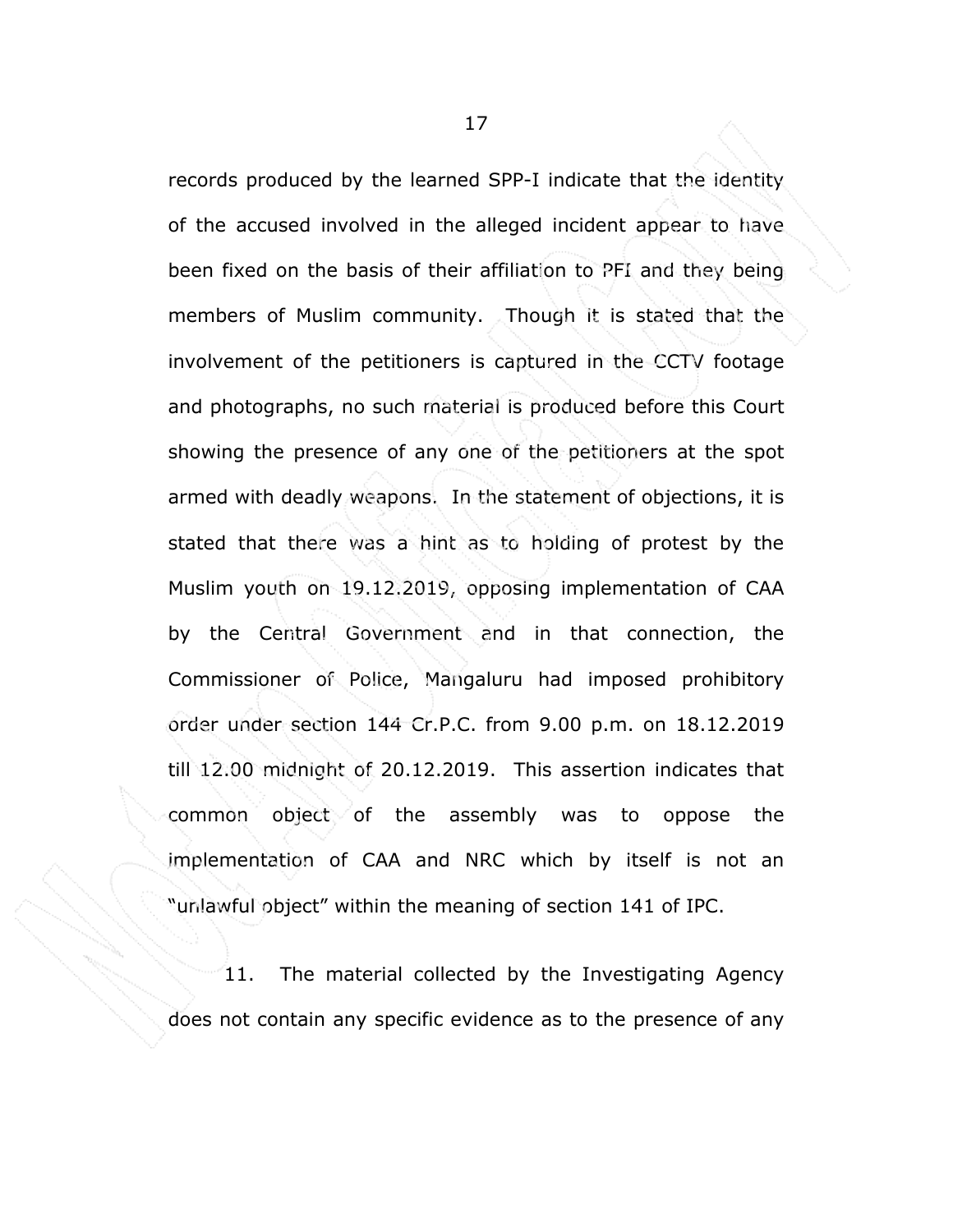one of the petitioners at the spot; on the other hand, omnibus allegations are made against the Muslim crowd of 1500 – 2000, alleging that they were armed with weapons like stones, soda bottles and glass pieces. The photographs produced by learned SPP-I depict that hardly any member of the crowd were armed with weapons except one of them holding a bottle. In none of these photographs, police station or policemen are seen in the vicinity. On the other hand, photographs produced by the petitioners disclose that the policemen themselves were pelting stones on the crowd. That apart, petitioners have produced copies of the complaints lodged by the dependants of the deceased who died due to police firing and the endorsement made thereon reveal that eventhough the law required the police to register independent FIRs in view of the specific complaint made against the police officers making out cognizable offences, the respondent police have failed to register FIRs which would go to show that a deliberate attempt is underway to cover up police excesses by implicating innocent persons at the whims and caprice of the police. Overzealousness of the police is also evident from the fact that FIRs are registered under section 307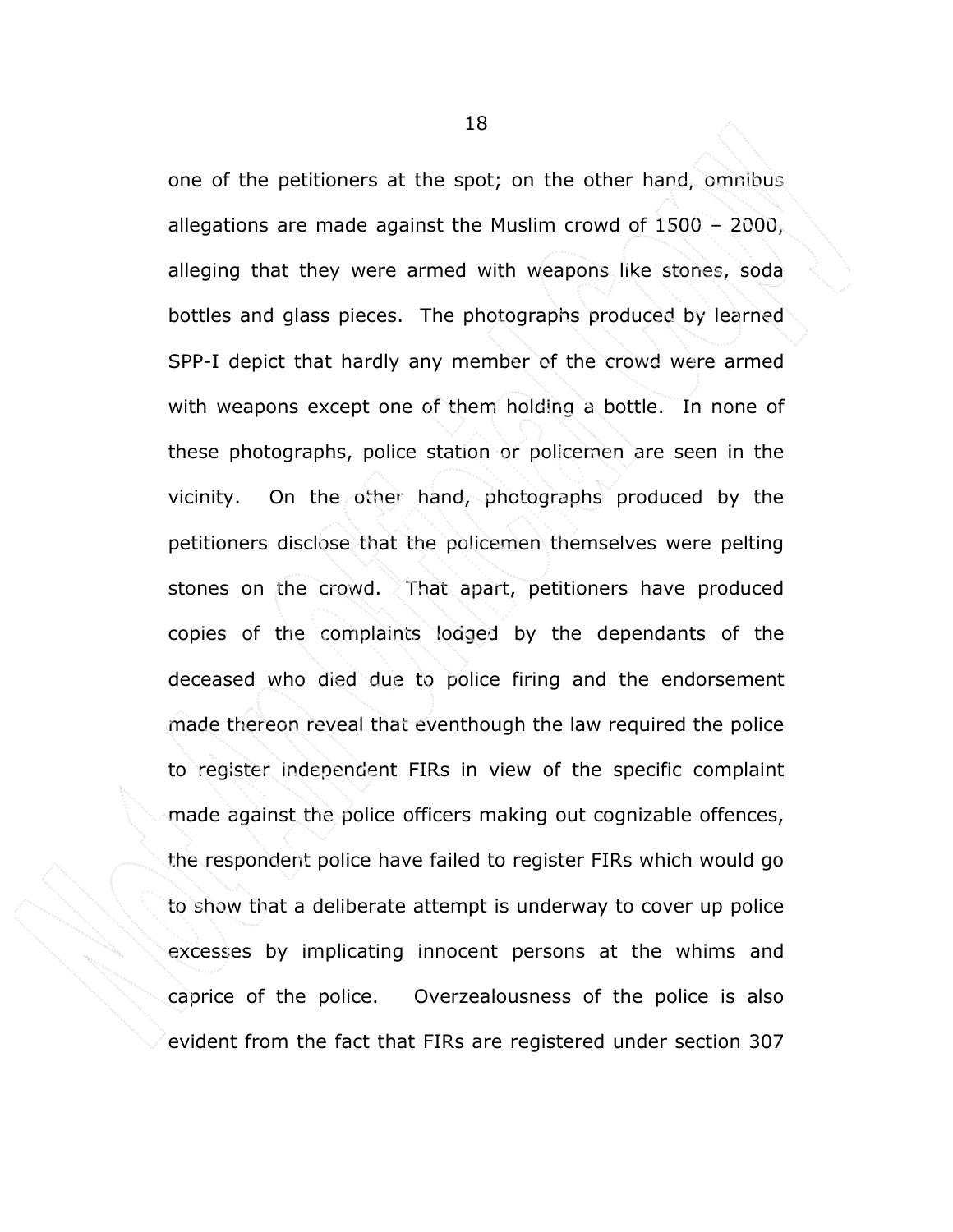IPC against the persons killed by the police themselves. In the wake of the counter allegations made against the police and in the backdrop of the failure of the police to register the FIRs based on the complaints lodged by the victims, the possibility of false and mistaken implication cannot be ruled out.

12. In the above circumstances, it would be travesty of justice to deny bail to the petitioners and sacrifice their liberties to the mercy of the District Administration and the police. The records indicate that deliberate attempt has been made to trump-up evidence and to deprive the liberties of petitioners by fabricating evidence. It is not disputed that none of the petitioners have any criminal antecedents. The allegations levelled against the petitioners are not punishable with death or imprisonment for life. There is no direct evidence to connect the petitioners with the alleged offences. Investigation appears to be mala fide and partisan. In the said circumstances, in order to protect the rights and liberties of the petitioners, it is necessary to admit them to bail. Hence the following:-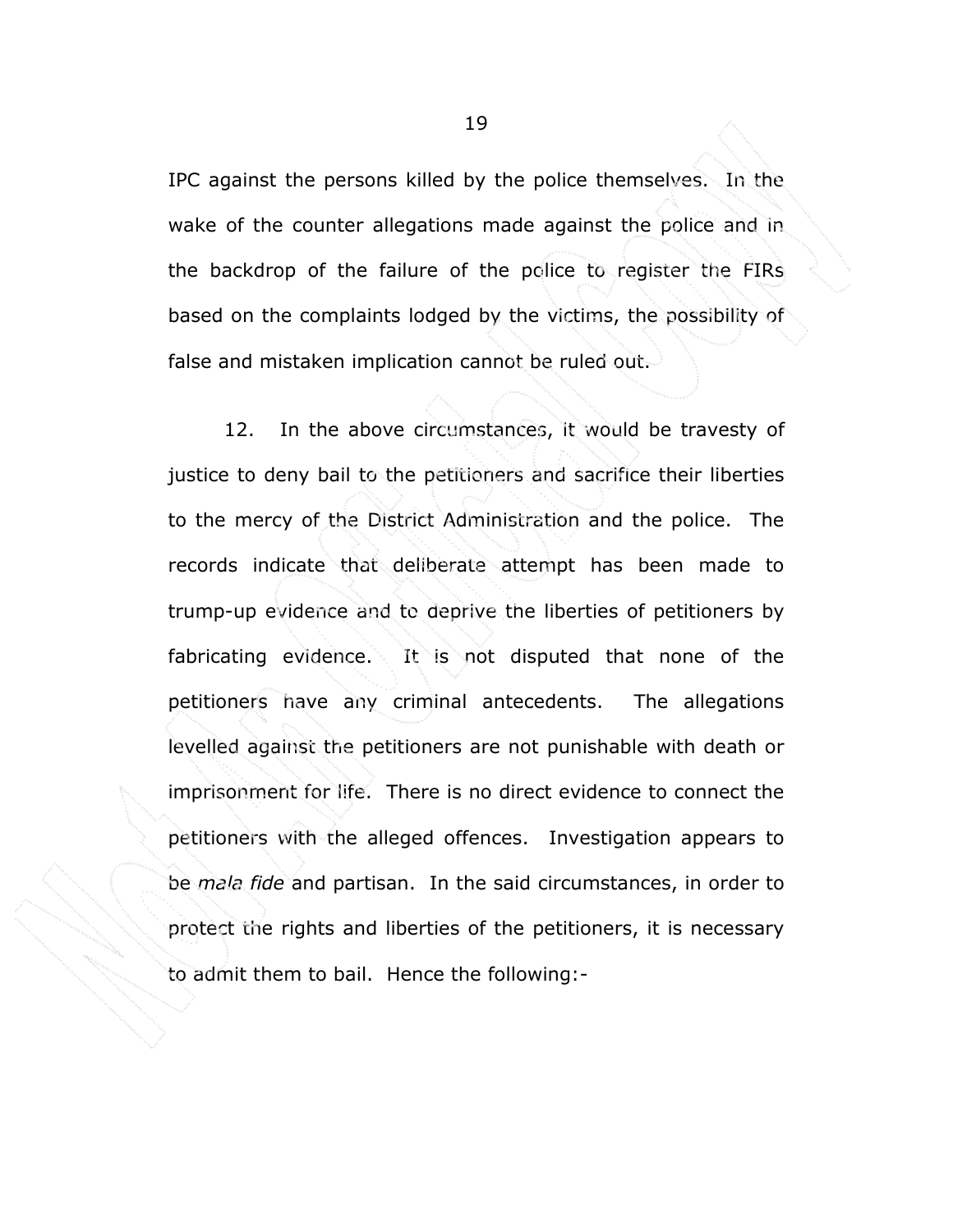### ORDER

- 1. Criminal Petition No.776 of 2020 is allowed.
	- a) Petitioner Nos.1 to 5/ accused No.5 Sri.Ashik @ Mohammad Asik, accused No.13 – Sri.Mohammed Suhal, accused No.11 Naseeruddin, accused No.14 - Mohammed Shakeer and accused No.10 – Sri. Kalandar Basha respectively are ordered to be enlarged on bail on furnishing bond in a sum of Rs.1,00,000/- (Rupees One Lakh only) each with two sureties each for the likesum to the satisfaction of the jurisdictional court.
	- b) They shall appear before the court as and when required.
	- c) They shall not threaten or allure the prosecution witnesses in whatsoever manner.
	- d) They shall not get involved in similar offences.
	- e) They shall not leave the territorial limits of the Trial Court without prior permission of the Trial Court.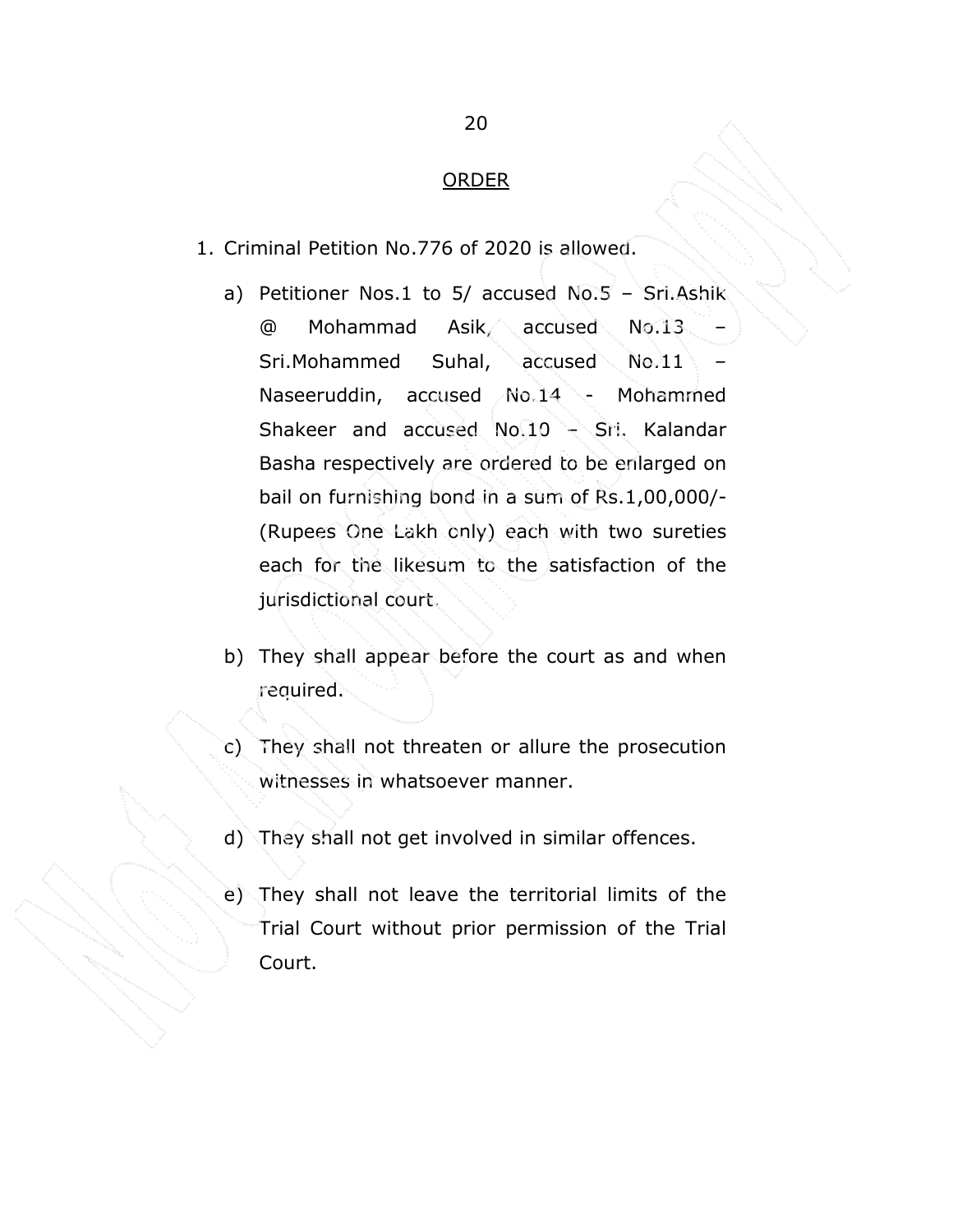2. Criminal Petition No.778 of 2020 is allowed.

a) Petitioner Nos.1 to 10/accused No.1 Mohammad Azar, accused No.8 – Sri.Abdul Afeez, accused No.3 – Sri.Harzan, accused No.4 – Sri.Mohammed Nazeem, accused No.6 – Sri.Anwar Hussain, accused No.7  $-$  Sri.Mohammed Iqbal, accused No.17 – Sri.Kaisal @ Mohammed Kaisal, accused No.19 – Sri.Javed Akthar @ Baas Javed, accused No.20 – Sri.Mohammed Jiyad and accused No.9 – Sri.Fayaz @ Mohammed Fayaz respectively are ordered to be enlarged on bail on furnishing bond in a sum of Rs.1,00,000/- (Rupees One Lakh only) each with two sureties each for the likesum to the satisfaction of the jurisdictional court.

- b) They shall appear before the court as and when required.
- c) They shall not threaten or allure the prosecution witnesses in whatsoever manner.
- d) They shall not get involved in similar offences.
- e) They shall not leave the territorial limits of the Trial Court without prior permission of the Trial Court.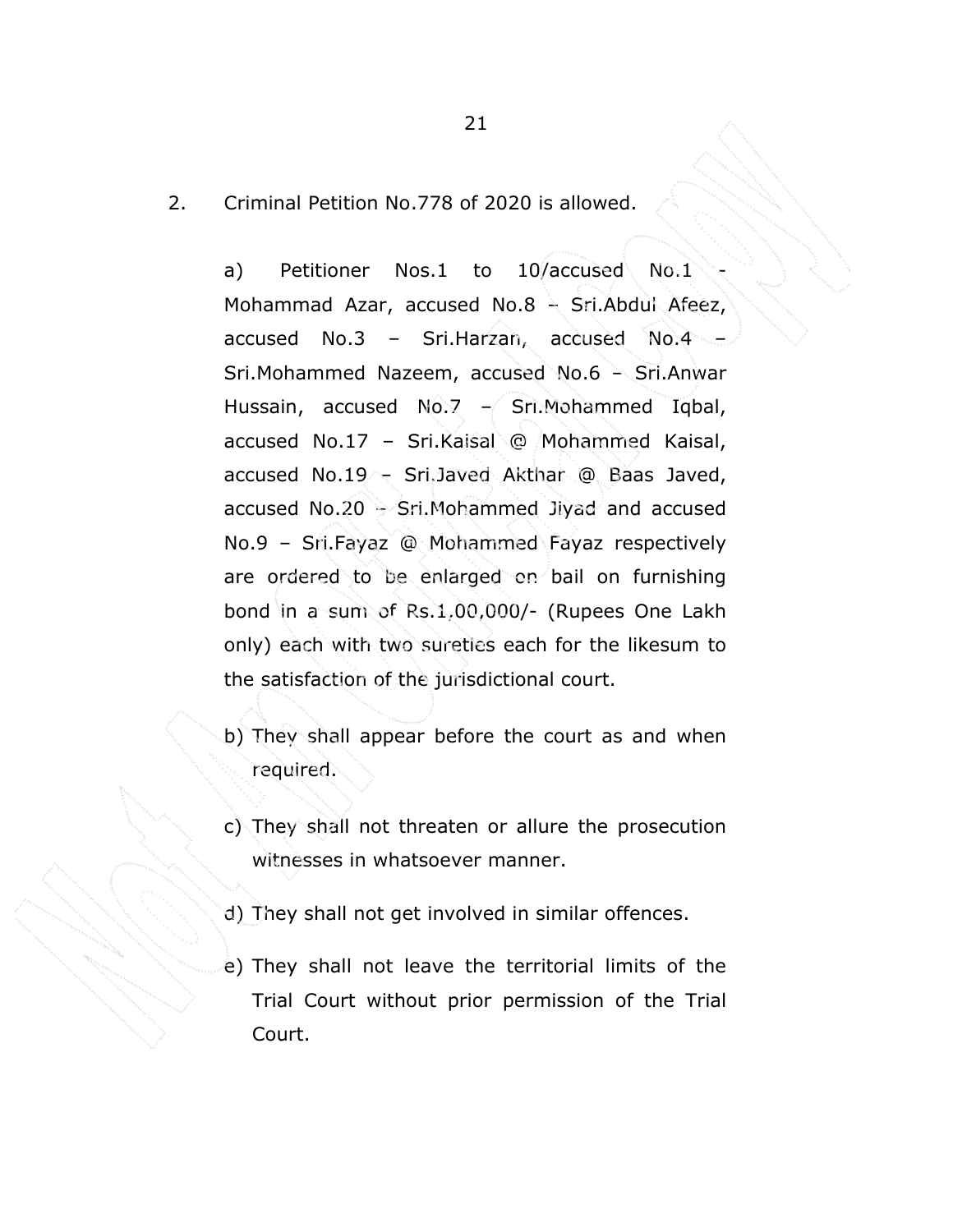3. Criminal Petition No.860 of 2020 is allowed.

a) Petitioner Nos.1 to 5/accused No.15 Sri.Abdul Jaleel, accused No.16 – Sri.Sayed Ali Rahish, accused No.12 – Sri.Mohammed Farook, accused No.18 – Sri.Mohammed Shakir @ Kanna Shakir, accused No.2 – Sri.Thanzil respectively are ordered to be enlarged on bail on furnishing bond in a sum of Rs.1,00,000/- (Rupees One Lakh only) each with two sureties each for the likesum to the satisfaction of the jurisdictional court.

- b) They shall appear before the court as and when required.
- c) They shall not threaten or allure the prosecution witnesses in whatsoever manner.

d) They shall not get involved in similar offences.

e) They shall not leave the territorial limits of the Trial Court without prior permission of the Trial Court.

Criminal Petition No.957 of 2020 is **allowed.** 

a) Petitioner/accused No.1 – Sri.Mohammed Marwan is ordered to be enlarged on bail on